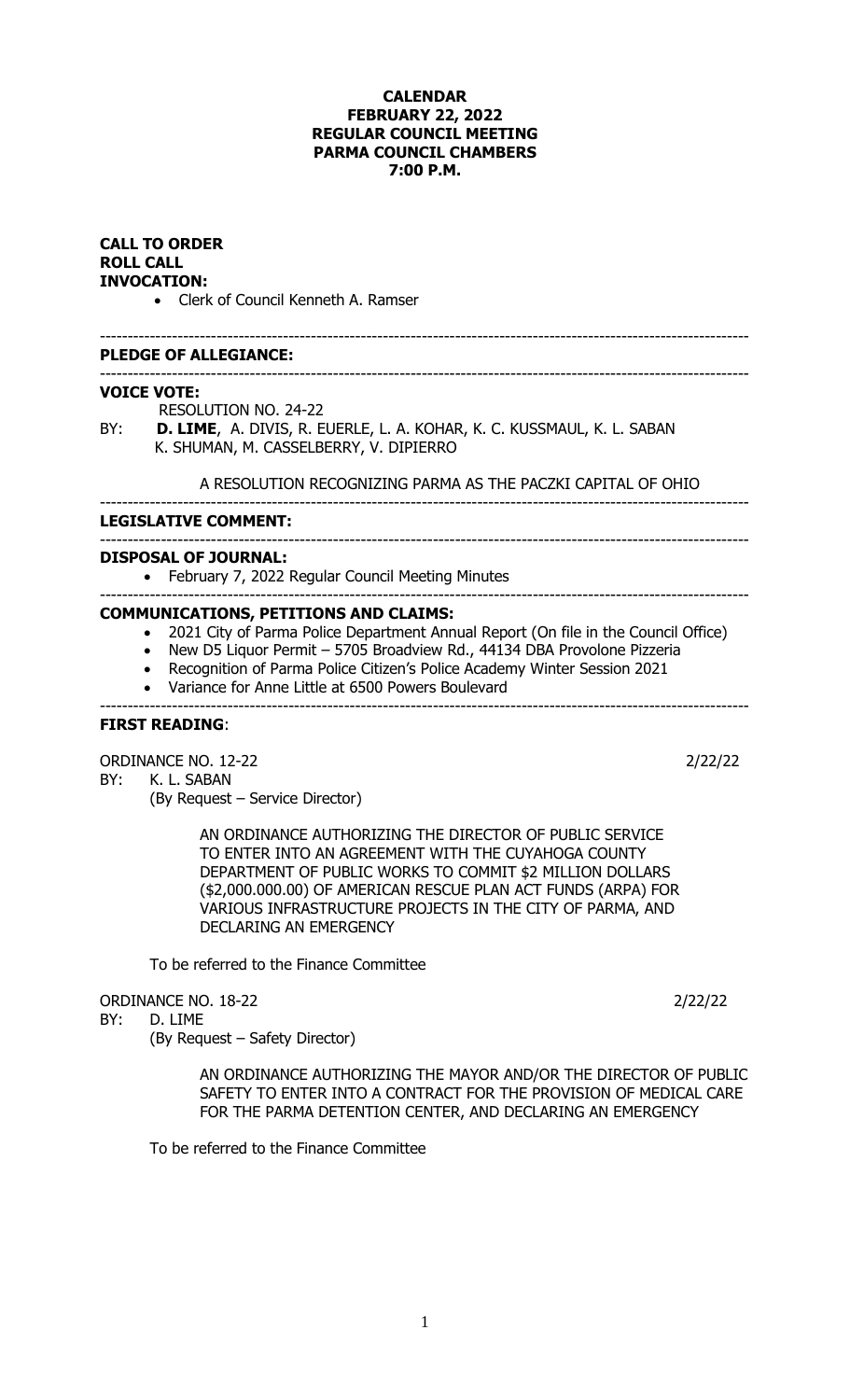ORDINANCE NO. 25-22 20 2/22/22 BY: K. L. SABAN (By Request – Recreation Director)

> AN ORDINANCE TO AMEND A PORTION OF SUBSECTION (b) "RECREATION DEPARTMENT" OF SECTION 185.05 "FEES OF THE DIRECTOR OF PUBLIC SERVICE", RELATIVE TO THE RIDGEWOOD MUNICIPAL GOLF COURSE FEES OF THE CODIFIED ORDINANCES OF THE CITY OF PARMA, AND DECLARING AN EMERGENCY

To be referred to the Finance Committee

|     | <b>SECOND READING:</b>                                   | (Pending Outcome of Committee Meetings)                                                                                                                                                                                                                                                                                                     |        |
|-----|----------------------------------------------------------|---------------------------------------------------------------------------------------------------------------------------------------------------------------------------------------------------------------------------------------------------------------------------------------------------------------------------------------------|--------|
|     | <b>ORDINANCE NO. 10-22</b>                               | (PLANNING)                                                                                                                                                                                                                                                                                                                                  | 2/7/22 |
| BY: | K. L. SABAN                                              | (By Request – Building Commissioner)                                                                                                                                                                                                                                                                                                        |        |
|     |                                                          | AN ORDINANCE TO AMEND CHAPTER 1121 AND SECTION 1173.03 (F)(2)<br>OF THE PARMA ZONING CODE RELATIVE TO CAR WASH USES IN THE CITY<br>OF PARMA, AND DECLARING AN EMERGENCY                                                                                                                                                                     |        |
|     |                                                          | To be referred back to the Planning Committee                                                                                                                                                                                                                                                                                               |        |
|     | <b>RESOLUTION NO. 11-22</b>                              | (FINANCE)                                                                                                                                                                                                                                                                                                                                   | 2/7/22 |
| BY: | K. L. SABAN, A. DIVIS<br>(By Request - Service Director) |                                                                                                                                                                                                                                                                                                                                             |        |
|     |                                                          | A RESOLUTION TO EXEMPT CERTAIN PARCELS OF LAND, UPON<br>MEETING CERTAIN CRITERIA, FROM SPECIAL ASSESSMENTS FOR<br>STREET LIGHTS AND THE MAINTENANCE OF SANITARY SEWERS, STORM<br>SEWERS, AND WATER MAINS, AND DECLARING AN EMERGENCY                                                                                                        |        |
|     |                                                          | To be referred back to the Finance Committee                                                                                                                                                                                                                                                                                                |        |
|     | <b>ORDINANCE NO. 13-22</b>                               | (FINANCE)                                                                                                                                                                                                                                                                                                                                   | 2/7/22 |
| BY: | A. DIVIS<br>(By Request – City Engineer)                 |                                                                                                                                                                                                                                                                                                                                             |        |
|     |                                                          | AN ORDINANCE AUTHORIZING THE DIRECTOR OF PUBLIC SERVICE<br>TO ENTER INTO AN AGREEMENT WITH THE NORTHEAST OHIO REGIONAL<br>SEWER DISTRICT (NEORSD) THROUGH THE COMMUNITY COST-SHARE<br>PROGRAM (CCS) FOR THE BIG CREEK FLOOD REDUCTION PROJECT NEAR<br>SPRAGUE ROAD (EAST OF STATE ROAD) IN THE CITY OF PARMA, AND<br>DECLARING AN EMERGENCY |        |
|     |                                                          | To be referred back to the Finance Committee                                                                                                                                                                                                                                                                                                |        |
|     | <b>ORDINANCE NO. 15-22</b>                               | (PUBLIC SAFETY)                                                                                                                                                                                                                                                                                                                             | 2/7/22 |
| BY: | D. LIME                                                  |                                                                                                                                                                                                                                                                                                                                             |        |
|     |                                                          | AN ORDINANCE TO AMEND THE GENERAL OFFENSES CODE OF THE<br>CITY TO CONFORM TO CURRENT STATE LAW, AND DECLARING AN                                                                                                                                                                                                                            |        |

To be referred back to the Public Safety Committee

EMERGENCY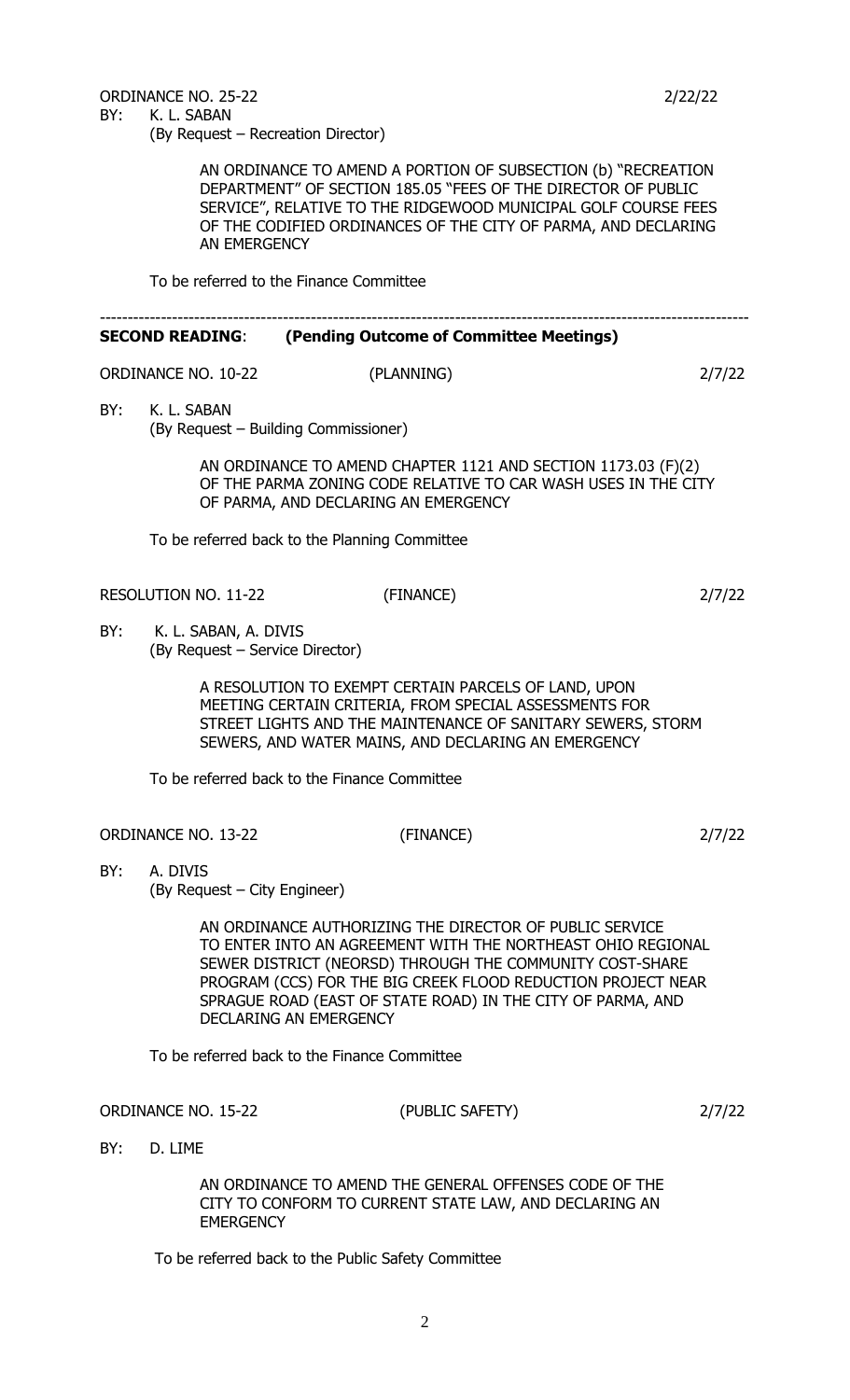BY: K. SHUMAN

AN ORDINANCE TO APPROVE THE EDITING AND INCLUSION OF CERTAIN ORDINANCES AS PARTS OF THE VARIOUS COMPONENT CODES OF THE CODIFIED ORDINANCES; TO APPROVE, ADOPT AND ENACT NEW MATTER IN THE CODIFIED ORDINANCES; TO REPEAL ORDINANCES AND RESOLUTIONS IN CONFLICT THEREWITH; AND TO DECLARE AN **EMERGENCY** 

To be referred back to the Governmental Operations Committee

| ORDINANCE NO. 17-22 |             | (PUBLIC SAFETY) | 2/7/22 |
|---------------------|-------------|-----------------|--------|
|                     | BY: D. LIME |                 |        |

AN ORDINANCE TO AMEND THE TRAFFIC CODE OF THE CITY TO CONFORM TO CURRENT STATE LAW, AND DECLARING AN EMERGENCY

To be referred back to the Public Safety Committee

| (Pending Outcome of Committee Meetings)<br><b>THIRD READING:</b> |  |
|------------------------------------------------------------------|--|
|------------------------------------------------------------------|--|

---------------------------------------------------------------------------------------------------------------------

ORDINANCE NO. 206-21 (FINANCE) 11/15/21 BY: L. KOHAR (By Request – City Engineer)

> AN ORDINANCE AUTHORIZING THE DIRECTOR OF PUBLIC SERVICE TO ENTER INTO A GRANT OF PERMANENT STORMWATER EASEMENTS IN CERTAIN PREMISES KNOWN AS PERMANENT PARCEL NUMBER 449-24-029 AND PERMANENT PARCEL NUMBER 449-22-044 FOR THE UPPER RIDGEWOOD BASIN IMPROVEMENT PROJECT WHICH WILL GRANT AN EASEMENT TO THE NORTHEAST OHIO REGIONAL SEWER DISTRICT (NEORSD) FOR THE INSTALLATION, CONSTRUCTION, OPERATION, MAINTENANCE, AND REPLACEMENT OF STORMWATER FACILITIES AT 7620 W. RIDGEWOOD DRIVE AND KELTONSHIRE ROAD, IN THE CITY OF PARMA, AND DECLARING AN EMERGENCY

RESOLUTION NO. 1-22 (GOVERNMENTAL OPERATIONS) 1/18/22 BY: K.L. SABAN

> A RESOLUTION TO DESIGNATE THE CLERK OF COUNCIL AND THE CHIEF DEPUTY CLERK OF COUNCIL AS THE DESIGNEES OF THE COUNCIL OF THE CITY OF PARMA TO ATTEND THE REQUIRED PUBLIC RECORDS TRAINING AS MANDATED BY STATE LAW, AND DECLARING AN EMERGENCY

RESOLUTION NO. 4-22 (FINANCE) (FINANCE) 1/18/22

BY: L. KOHAR, R. EUERLE (By Request – City Engineer)

> A RESOLUTION REQUESTING CUYAHOGA COUNTY TO PROCEED WITH THE RESURFACING OF WEST RIDGEWOOD DRIVE FROM RIDGE ROAD TO STATE ROAD RESOLVING TO PAY ONE HUNDRED PERCENT (100%) OF THE CONSTRUCTION AND CONSTRUCTION SUPERVISION OF THE TRAFFIC SIGNAGE AND ASSOCIATED WORK WITHIN THE CITY OF PARMA, AND DECLARING AN EMERGENCY